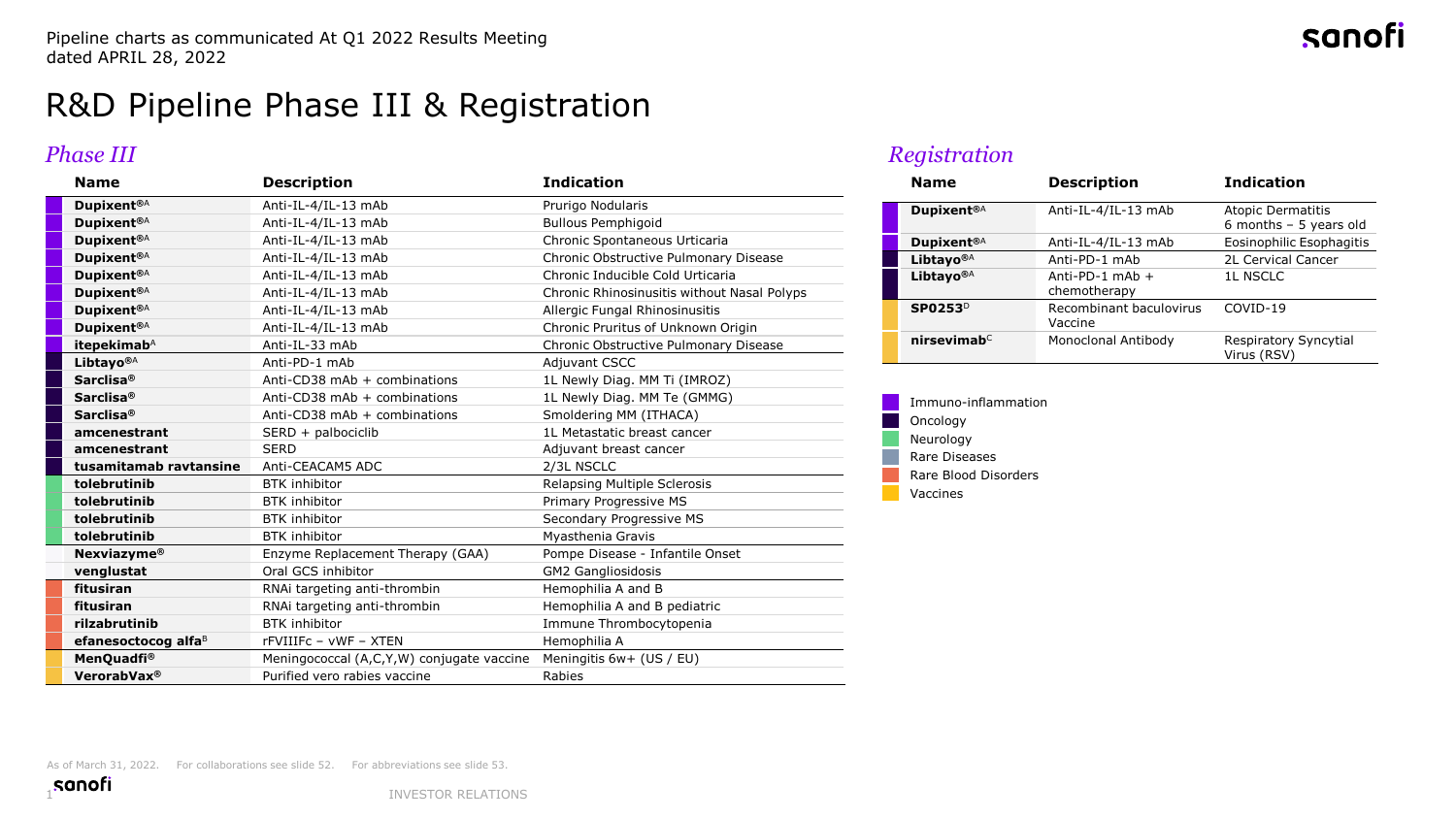# R&D Pipeline – Phase II

#### *Phase II*

|   | <b>Name</b>              | <b>Description</b>                  | <b>Indication</b>                                     |
|---|--------------------------|-------------------------------------|-------------------------------------------------------|
| R | <b>Kevzara</b> ®A        | Anti-IL-6 mAb                       | Polyarticular Juvenile Idiopathic<br><b>Arthritis</b> |
| R | <b>Kevzara</b> ®A        | Anti-IL-6 mAb                       | Systemic Juvenile Arthritis                           |
|   | Dupixent <sup>®A</sup>   | Anti-IL-4/IL-13 mAb                 | Peanut Allergy                                        |
|   | amlitelimah <sup>1</sup> | Anti-OX40L mAb                      | <b>Atopic Dermatitis</b>                              |
|   | rilzabrutinib            | <b>BTK</b> inhibitor                | IgG4-related disease                                  |
|   | rilzabrutinib            | <b>BTK</b> inhibitor                | <b>Atopic Dermatitis</b>                              |
|   | rilzabrutinib            | <b>BTK</b> inhibitor                | Asthma                                                |
|   | rilzabrutinib            | <b>BTK</b> inhibitor                | Chronic Spontaneous Urticaria                         |
|   | eclitasertib $E, 2$      | RIPK1 inhibitor                     | Cutaneous Lupus Erythematosus                         |
|   | SAR441344F               | Anti-CD40L mAb                      | Sjogren's Syndrome                                    |
|   | SAR441344F               | Anti-CD40L mAb                      | Systemic Lupus Erythematosus                          |
|   | SAR444727                | BTK inhibitor (topical)             | <b>Atopic Dermatitis</b>                              |
| R | Sarclisa <sup>®</sup>    | Anti-CD38 mAb                       | 1-2L AML / ALL pediatrics                             |
|   | Sarclisa <sup>®</sup>    | Anti-CD38 mAb + combinations        | Relapsed, Refractory Multiple<br>Myeloma              |
|   | $al$ omfilimab $3$       | Anti-ICOS mAb                       | Solid tumors                                          |
|   | tusamitamab ravtansine   | Anti-CEACAM5 ADC + ramucirumab      | 2/3L NSCLC                                            |
|   | tusamitamab ravtansine   | Anti-CEACAM5 ADC                    | <b>Exploratory Solid tumors</b>                       |
|   | tusamitamab ravtansine   | Anti-CEACAM5 ADC +<br>pembrolizumab | <b>1L NSCLC</b>                                       |
|   | tusamitamab ravtansine   | Anti-CEACAM5 ADC + ramucirumab      | Gastric cancer                                        |
|   | SAR444245 <sup>4</sup>   | Non-alpha IL-2 + cemiplimab         | Skin cancers                                          |
|   | SAR444245 <sup>4</sup>   | Non-alpha IL-2 + combinations       | Gastrointestinal cancer                               |
|   | SAR4442454               | Non-alpha IL-2 + combinations       | NSCLC / Mesothelioma                                  |
|   | SAR4442454               | Non-alpha IL-2 + combinations       | Head & Neck tumors                                    |
|   | SAR4442454               | Non-alpha IL-2 + combinations       | Lymphoma                                              |
|   | SAR442720G               | SHP2 inhibitor + KRAS inhibitor     | <b>2L NSCLC</b>                                       |

| <b>Name</b>                      | <b>Description</b>                  | <b>Indication</b>                        |
|----------------------------------|-------------------------------------|------------------------------------------|
| SAR4450885                       | Complement C1s inhibitor            | CIDP                                     |
| <b>SAR441344F</b>                | Anti-CD40L mAb                      | <b>Multiple Sclerosis</b>                |
| <b>SAR339375</b>                 | miRNA-21                            | Alport Syndrome                          |
| venglustat                       | Oral GCS inhibitor                  | <b>Fabry Disease</b>                     |
| venglustat                       | Oral GCS inhibitor                  | Gaucher Disease Type 3                   |
| Sarclisa <sup>®</sup>            | Anti-CD38 mAb                       | Warm Autoimmune Hemolytic<br>Anemia      |
| rilzabrutinib                    | <b>BTK</b> inhibitor                | Warm Autoimmune Hemolytic<br>Anemia      |
| SAR4450885                       | Complement C1s inhibitor            | Cold Agglutinin Disease                  |
| Fluzone <sup>®</sup> HD (SP0178) | Inactivated influenza Vaccine (IIV) | Pediatric Flu                            |
| <b>SP0218</b>                    | Vero cell Vaccine                   | Yellow fever                             |
| SP0202 <sup>H</sup>              | Next Generation Conjugate Vaccine   | Pneumococcal                             |
| <b>SP0125</b>                    | Live Attenuated Virus Vaccine       | Respiratory syncytial virus<br>(toddler) |
| <b>SP0230</b>                    | Multicomponent Vaccine              | Meningitis B                             |

sanofi

| Immuno-inflammation                       |
|-------------------------------------------|
| Oncology                                  |
| Neurology                                 |
| Rare Diseases                             |
| Rare Blood Disorders                      |
| Vaccines                                  |
| Registrational Study (other than Phase 3) |

As of March 31, 2022. For collaborations see slide 52. For abbreviations see slide 53.

1. Formerly known as SAR445229/KY1005. 2. Also known as SAR443122/DNL758. 3. Formerly known as KY1044/SAR445256. 4. Formerly known as THOR707. 5. Formerly known as BIVV020.